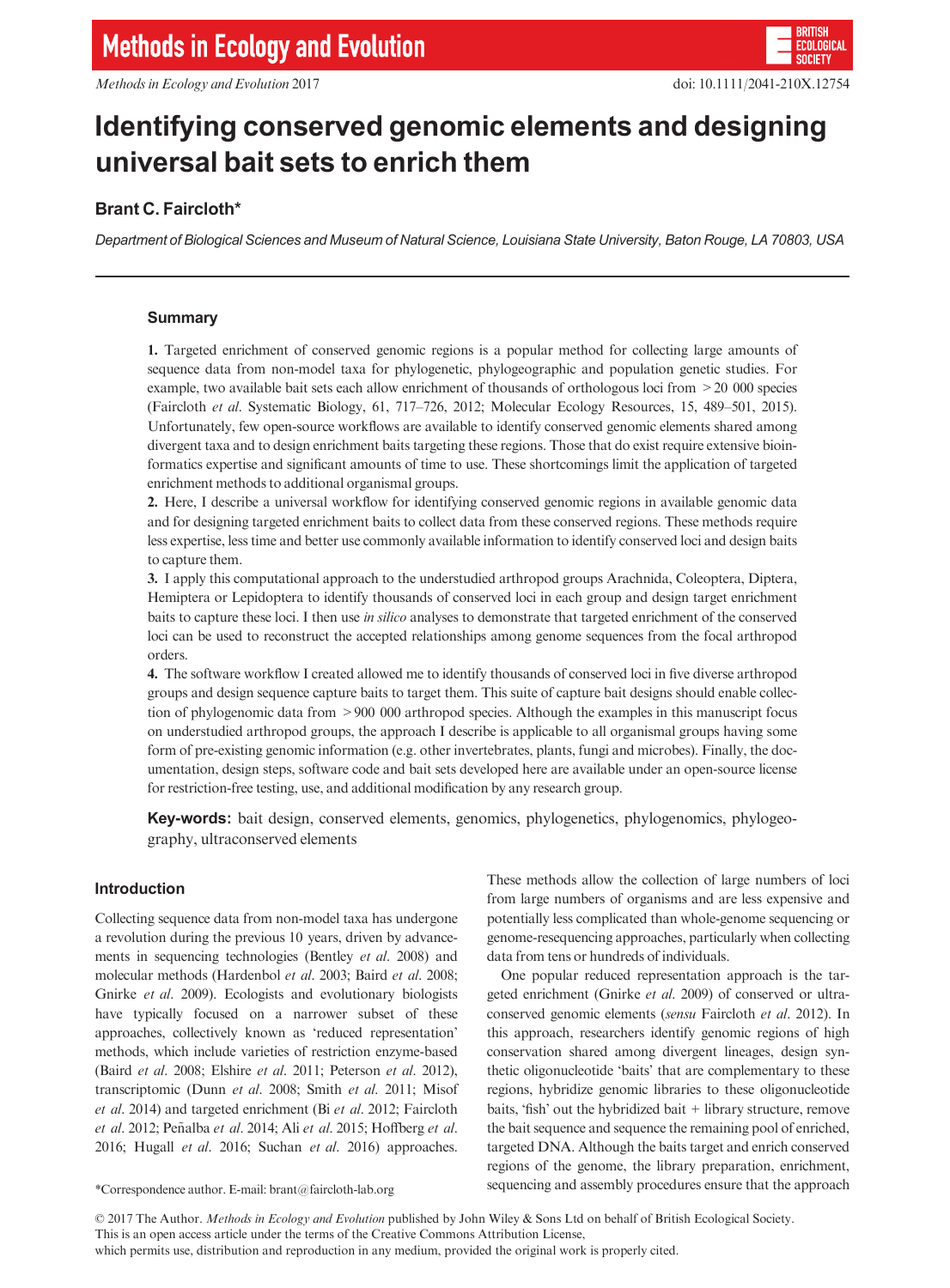# 2 B. C. Faircloth

also captures variable flanking sequence that sits to each side of each conserved region (Faircloth et al. 2012; Smith et al. 2014).

The power of this approach is that a single tube of synthetic oligonucleotide baits can be used by multiple studies to collect data across very broad taxonomic scales – for example, amniotes (Crawford et al. 2012; McCormack et al. 2013; Hosner et al. 2015; Streicher & Wiens 2016) or fishes (Faircloth et al. 2013; McGee et al. 2016) or bees, ants, and wasps (Blaimer et al. 2015; Faircloth et al. 2015). Additionally, the sequence reads from these enriched, conserved loci can be analysed in different ways to address questions at different scales, from deep-time phylogenetic studies (Faircloth et al. 2013) to shallower level phylogeographic studies (Smith et al. 2014) to population-level studies (Harvey et al. 2016; Manthey et al. 2016). Finally, because the targeted enrichment approach is DNA based, it can be applied to degraded and low-quantity samples, such as those in many specimen or tissue collections (Bi et al. 2013; McCormack, Tsai & Faircloth 2015; Blaimer et al. 2016; Lim & Braun 2016; Ruane & Austin 2017).

Although targeted enrichment of conserved elements offers many benefits (Harvey et al. 2016), there are few welldescribed, easy-to-use workflows for identifying conserved loci shared among organismal genomes or for designing sequence capture baits targeting these regions (cf. Johnson et al. 2016; Mayer et al. 2016). Here, I describe a workflow I have recently developed to accomplish these tasks, and I demonstrate its utility by: (i) identifying large suites of conserved elements shared within five diverse and understudied arthropod groups (Arachnida, Coleoptera, Diptera, Hemiptera, Lepidoptera), and (ii) designing five sets of capture baits targeting conserved regions shared among members of each taxonomic group. This updated workflow differs from previous approaches (Faircloth et al. 2012; McCormack et al. 2012) by aligning small, random pieces of DNA from several genomes to a focal reference genome using a permissive read aligner and then using overlapping coordinates shared among multiple taxa to identify regions of shared conservation. This technique greatly increases the number of conserved regions detected relative to synteny based, genome-genome alignment procedures (e.g. Harris 2007) used in earlier manuscripts (Faircloth et al. 2012; McCormack et al. 2012). I then use in silico target enrichment experiments to show that these bait sets collect conserved loci that can be used to reconstruct the known phylogenetic relationships within the respective class/orders. We empirically test one of the bait sets described below by enriching conserved loci from a diverse group of Arachnids in a separate manuscript (Starrett et al. in press), and we describe a second empirical test of the workflow described here to improve available resources for hymenopteran phylogenetics in Branstetter et al. (in press).

I make all documentation and computer code for this workflow available under an open-source license, allowing researchers to generalize the approach to other organisms having some genomic data. I also make all of the bait sets for Arachnida, Coleoptera, Diptera, Hemiptera and Lepidoptera available under a public domain license (CC-0), facilitating restrictionfree commercial synthesis, testing, use and improvement of these bait sets by other research groups interested in phylogenetic, phylogeographic and population-level analyses of arthropods.

# Materials and methods

#### STUDY GROUP

The arthropod groups Arachnida, Coleoptera, Diptera, Hemiptera and Lepidoptera are among the most diverse invertebrate classes/ orders, encompassing more than 900 000 species (Harvey 2002; Zhang 2011). Yet, our understanding of the evolutionary factors responsible for generating the extreme diversity within each of these groups is poor. Large projects, like the i5k (i5K Consortium 2013) are transforming our knowledge of major relationships among arthropod lineages (Misof et al. 2014). However, the extreme diversity of many arthropod groups makes the large-scale collection of transcriptome data across clades difficult, suggesting that less expensive, genome reduction techniques that work with DNA (vs. RNA) could be useful for understanding finer grained evolutionary relationships among hundreds or thousands of arthropod species within major taxonomic groups. Targeted enrichment of conserved DNA regions shared among these species offers one approach for beginning to fill these gaps, particularly because the technique is useful with older, degraded DNA, similar to that collected from arthropod (Faircloth et al. 2015; Blaimer et al. 2016) and other museum specimens (Bi et al. 2013; McCormack, Tsai & Faircloth 2015).

#### GENERAL WORKFLOW

Although some implementation details differ for the groups described below in terms of the specific data used, the general workflow (Fig. 1) for identifying conserved loci and designing capture baits to target them begins with the selection of an appropriate 'base' genome that is within or related to the focus group and against which data from other exemplar taxa sampled within the focus group will be aligned. The base genome sequence can be an ingroup or outgroup taxon, and it is reasonable to select the best-assembled and annotated genome that is closely related to or nested within the focus group rather than focusing intently on ingroup or outgroup status. This choice facilitates downstream analysis or selection of conserved loci based on desirable properties derived from annotation or positional information (exon, intron, intergenic, unlinked, etc.), although how, exactly, to identify the bestassembled genome is a matter of debate (Earl et al. 2011; Bradnam et al. 2013). I generally focus on selecting assemblies as the 'base' when they contain relatively large and complete scaffolds and have reasonable annotation (ideally evidence-based, although gene predictions are also useful).

Following the selection of a base genome, the workflow proceeds by generating short reads from organisms that serve as exemplars of the focus group's diversity using either: (i) low-coverage  $(4-6\times)$ , massively parallel sequencing reads and/or (ii) short reads simulated from other genome sequences that exist for the focus group. The next step in the workflow is to align all sets of exemplar reads to the base genome using a permissive raw-read aligner such as stampy (Lunter & Goodson 2011), produce a BAM (Li et al. 2009) file, and use samtools (Li et al. 2009) to reduce the size of the BAM file by selecting only the reads from each BAM file that align to the base genome.

The workflow proceeds by converting successfully aligned reads to interval (BED) format using bedtools (Quinlan & Hall 2010), which allows fast and easy manipulation of alignment data. Using the resulting BED files, the next step in the workflow is to sort the alignment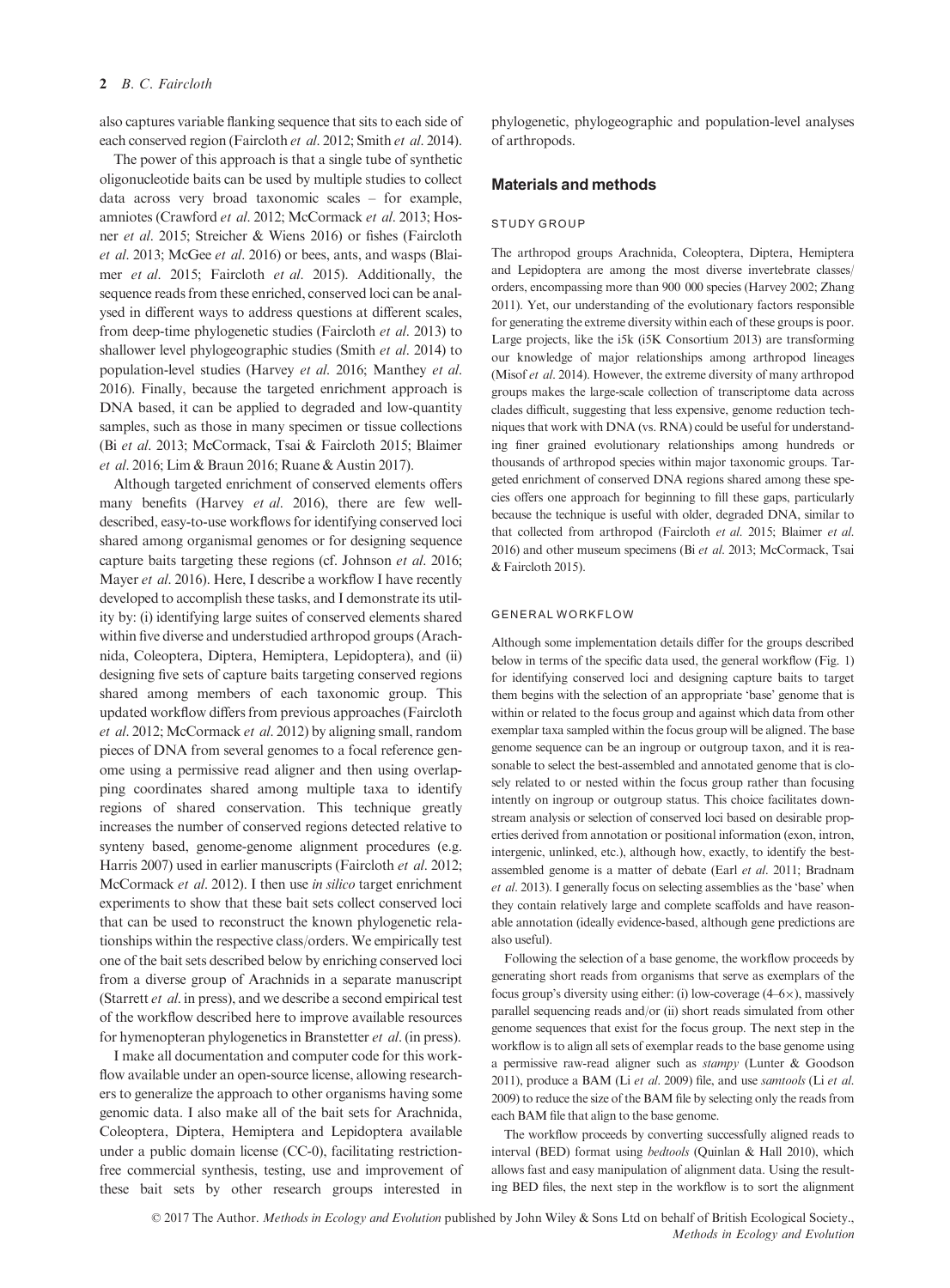

Fig. 1. Illustration of the steps involved in the conserved element identification and bait design workflow.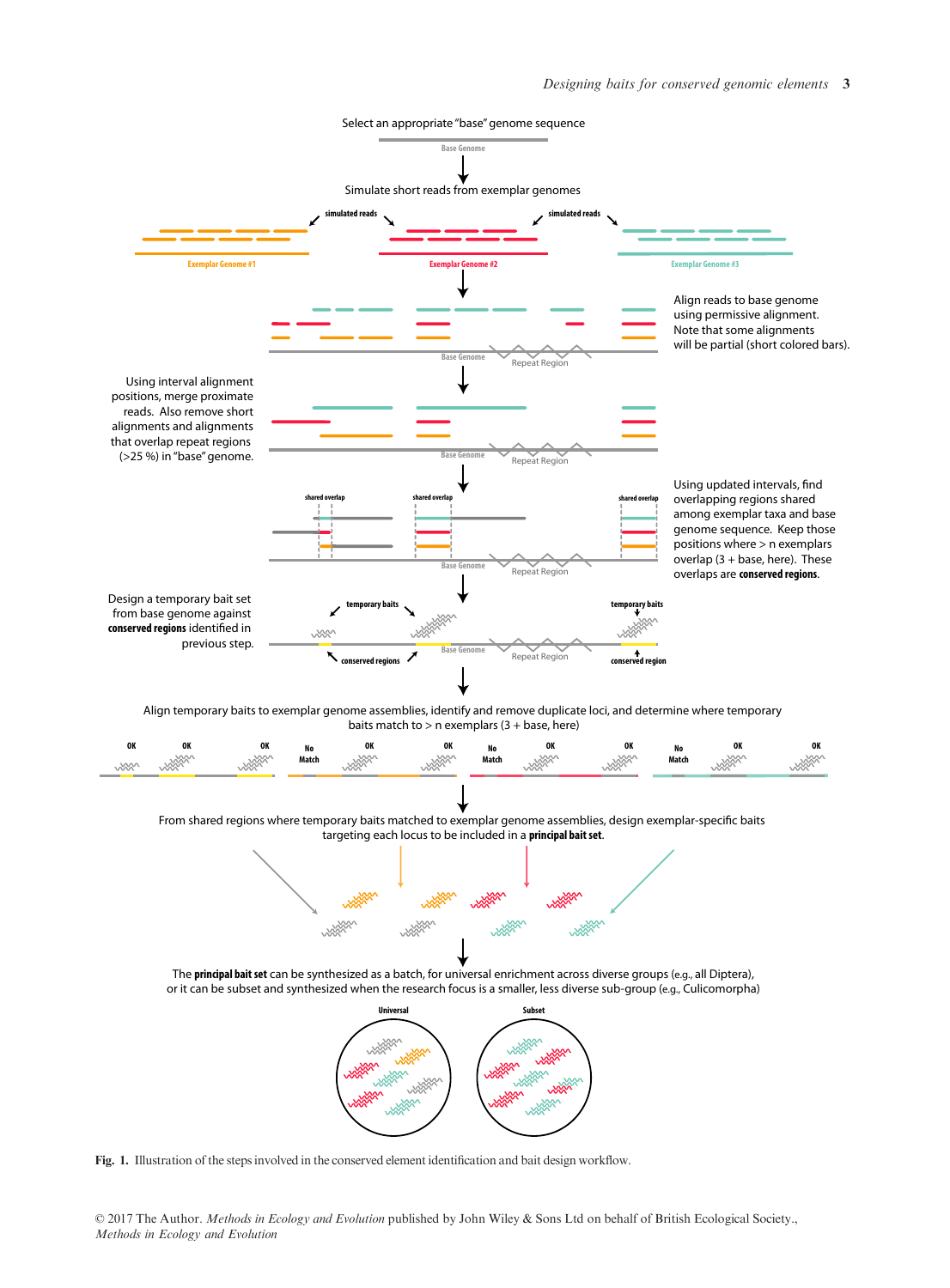coordinates; merge together alignment positions in each file that are close (<100 bp) to one another; and remove alignments that are short (<80 bp), overlap masked loci (>25% of length) and/or contain ambiguous ( $N$  or  $X$ ) bases. The workflow then proceeds by processing the filtered BEDs to create a relational database of overlapping alignment positions shared between the base genome sequence and each of the exemplar taxa. Because reads from each exemplar taxon were aligned to the same base genome and because masked loci have been removed, overlapping alignment positions shared among taxa represent loci that are putatively conserved between genomes. Users can query this database to generate a BED file of the genomic locations of each conserved locus in the base genome sequence that are also shared by a subset of some or all of the exemplar taxa.

The final stages of the workflow focus on designing oligonucleotide baits to target the conserved loci identified in the steps described above. The first step of this process is to extract the conserved loci from the base genome as FASTA-formatted records, and design temporary oligonucleotide bait sequences targeting these loci. The workflow then uses LASTZ (Harris 2007) to align these temporary baits designed from the base genome to genomic data from a set of exemplar taxa (which can be the same, a subset, or a superset of the organisms used for locus identification) and builds a relational database of loci detected in each of the exemplar taxa. From this relational database, users can determine which base genome bait sequences 'hit' in which exemplar taxa, and they can select to output those loci consistently detected in a majority of exemplar taxa. Users input this list of loci to a program that designs bait sequences from all exemplar taxa where each conserved locus was consistently detected. The final stage of the workflow is to screen and remove bait sequences that appear to target duplicate loci within and between all exemplar taxa by aligning all baits to themselves, identifying baits designed from one locus that 'hit' other loci  $(\geq 50\%$  sequence identity over  $\geq 50\%$  of sequence length), and reciprocally removing all loci where any bait matched any portion of another locus. The final output of the workflow is a file containing bait sequences for each conserved locus that were selected from each exemplar genome, such that Locus 1 may have baits designed from Taxon A, Taxon B and Taxon C. This design approach increases the likelihood that baits will capture the targeted locus when combined with DNA libraries prepared from organisms having genome sequences divergent from the exemplar taxa. I called this final bait design file the 'principal' FASTA file of bait sequences or the 'principal bait set'.

## ARACHNIDA

Because few arachnids have genomic data available, I collected sequence data from a diverse group of arachnids using low-coverage genome sequencing. I extracted DNA from legs or legs + cephalothorax of samples using Qiagen DNeasy kits, adding 2 µL RNase  $(1 \text{ mg } \text{mL}^{-1})$  to each extraction. I visualized DNA extracts on 1.5%  $(w/v)$  agarose, and I sheared the resulting DNA to 400–500 bp using a Bioruptor (Diagenode, Inc., Denville, NJ, USA). After shearing, I prepared sequencing libraries from 100 to 500 ng sheared DNA using a commercial library preparation kit (Kapa Biosystems, Inc., Wilmington, MA, USA) with a set of custom sequence tags to identify each library (Faircloth & Glenn 2012). I amplified 15  $\mu$ L of each library in a reaction mix of 25 µL Kapa HiFi HS Master Mix (Kapa Biosystems, Inc.), 5  $\mu$ L Illumina primer mix (5  $\mu$ M each), 15  $\mu$ L of adapter-ligated DNA and 5  $\mu$ L of ddH<sub>2</sub>O using a thermal profile of 98 °C for 45 s followed by 14 cycles of 98 °C for 15 s, 60 °C for 30 s, 72 °C for 60 s followed by a 72 °C extension for 5 min. After amplification, I cleaned libraries 1:1 with a SPRI-substitute (Rohland & Reich 2012), and I checked the quality of resulting libraries by visualizing  $1 \mu L$  of each

(5 ng  $\mu L^{-1}$ ) on a BioAnalyzer (Agilent, Inc., Santa Clara, CA, USA). Because I observed adapter-dimer peaks following initial quality control, I cleaned libraries one to two additional times using 1:1 SPRI-substitute. After validating the removal of dimer peaks from the sequencing libraries, I qPCR quantified 5 ng  $\mu L^{-1}$  aliquots of each library using a commercial kit (Kapa Biosystems, Inc.), and I combined libraries at equimolar ratios to make a  $10 \mu M$  pool that I sequenced using PE150 reads on an Illumina HiSeq 2000 (UCSC Genome Technology Center). Once I received sequence data from the sequencing centre, I trimmed sequencing reads for adapter contamination and low-quality bases using an automated wrapper around trimmomatic (Faircloth 2013; Bolger, Lohse & Usadel 2014), and I merged read pairs into a single file. To add a lineage representing ticks to the sequence data generated from other arachnids, I used art (Huang et al. 2012) to simulate error-free, paired-end reads of 100 bp from the *Ixodes scapu*laris genome assembly (GCA 000208615.1).

Following the steps outlined in Data S1, Supporting Information, I aligned reads for all organisms in Table S1 to the Limulus polyphemus genome assembly (GCA\_000517525.1; hereafter limPol1) using stampy (Lunter & Goodson 2011) with a substitution rate of 010, and I streamed the resulting SAM data to a BAM file using *samtools* (Li et al. 2009). I used a higher substitution rate for arachnids, relative to the other arthropod groups described below, to: (i) account for the older estimated divergence times of crown arachnid lineages (~400–500 MYA; Sanders and Lee 2010) relative to the other arthropod groups  $(\sim] 50 - 250$  MYA; Misof *et al.* 2014), and (ii) account for sequencing error (Ross et al. 2013) in the arachnid Illumina data relative to the simulated reads generated for other arthropod taxa (which derive from a putatively more accurate consensus genome assembly). After alignment, I reduced the BAM file to contain only those reads mapping to the limPol1 genome, I converted each BAM file to a BED file and I screened the resulting interval data to remove those intervals in each BED file that overlapped masked, short  $(\leq 80$  bp), or ambiguous segments of the limPol1 genome. The intervals that were not filtered represent conserved sequence regions shared between the base genome (limPol1) and each of the exemplar taxa. I used the phyluce\_probes\_get\_multi\_merge\_table program to determine which of these conserved intervals were shared among some/all of the exemplar taxa, and I output a list of those intervals shared by limPol1 and six arachnid exemplars. I buffered these intervals shared by limPol1 and arachnids to 160 bp, and I extracted FASTA sequence from the lim-Pol1 genome corresponding to the buffered intervals (phyluce\_ probes\_get\_genome\_sequences\_from\_bed). Then, I designed a temporary set of sequence capture baits by tiling two bait sequences over each interval (phyluce probe get tiled probes) where baits overlapped by 40 bp. This produced a set of temporary enrichment baits designed from limPol1, and I screened this set of temporary baits to remove baits sequences that were ≥50% identical over >50% of their length.

To design a more diverse bait set that included baits from a larger selection of arachnids, I downloaded several arachnid genome assemblies (Table S1) and also included a new genome assembly from a tick (NCBI PRJNA374336). Then, I aligned baits from the temporary bait set to each genome using a wrapper (phyluce\_probe\_run\_multiple\_lastzs\_sqlite) around lastz (Harris 2007) with liberal alignment parameters (≥50% sequence identity required to map). Using the alignment data, I removed loci that were hit by baits targeting different conserved regions or multiple loci that were hit by the same bait (phyluce\_slice\_sequence\_from\_genomes), and I buffered remaining, non-duplicate loci to 180 bp. I used a separate program (phyluce\_probes\_get\_multi\_fasta\_table) to determine which loci I detected across the arachnid genome assemblies, and I created a list of those loci detected in 6 of the 10 arachnid genome assemblies. I then designed a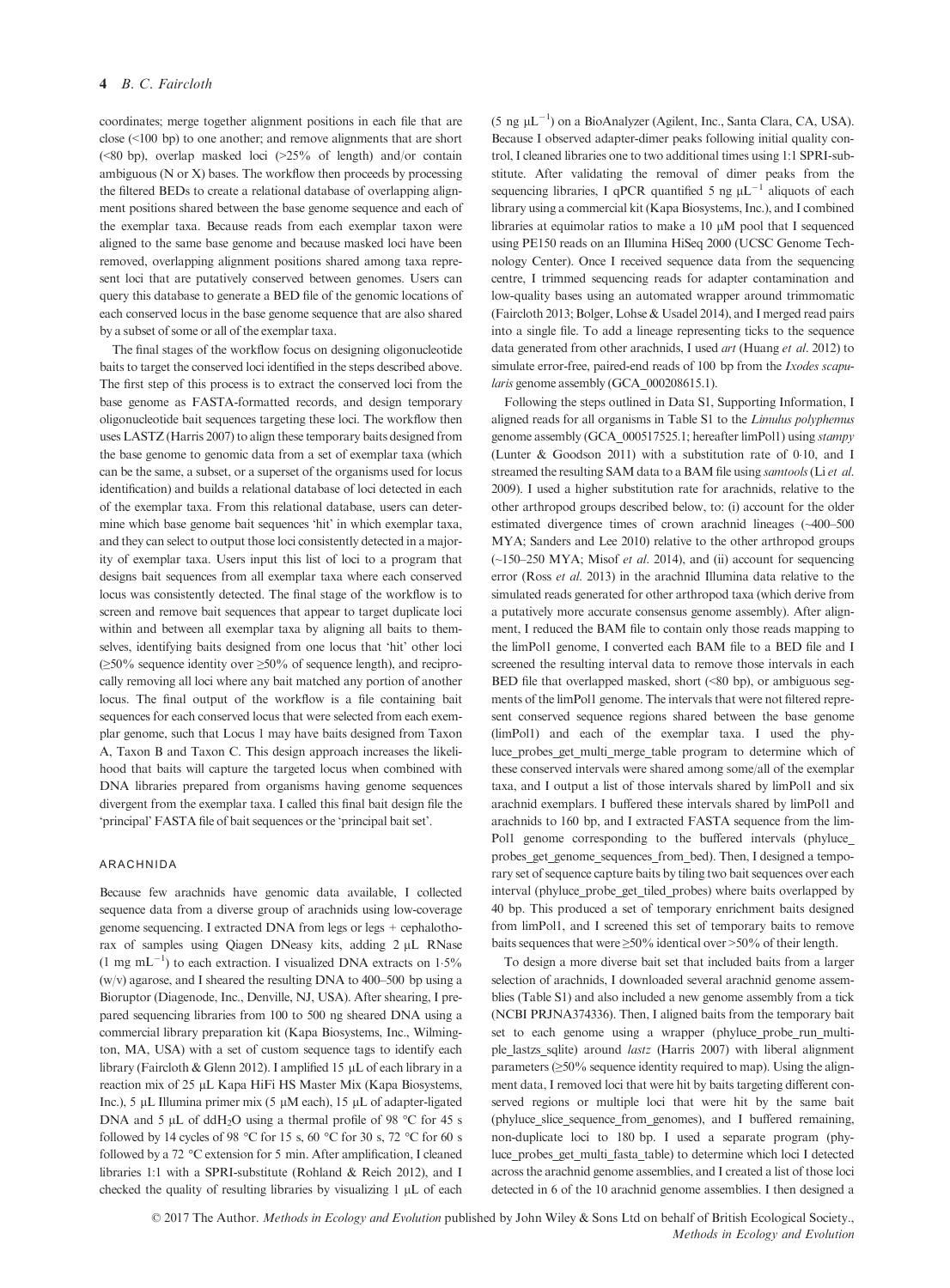bait set targeting these loci by tiling baits across each locus in each of the 10 arachnid genomes where I detected the locus, and I screened the resulting bait set to remove putative duplicates. I called this the principal arachnid bait set.

To check the sanity of the data returned from the principal arachnid bait set, I performed an in silico targeted enrichment experiment. First, I aligned the baits to 10 arachnid genomes (Table S1) using a program (phyluce probe slice sequence from genomes) from the PHYLUCE package. After identifying conserved loci that aligned to baits in the principal bait set, I buffered the match locations by  $\pm 500$  base pairs, and I extracted FASTA data from the buffered intervals. Then, I input the FASTA-formatted contigs from the previous step to the standard PHYLUCE workflow for phylogenomic analyses (Faircloth 2015). Briefly, I performed additional orthology and duplicate screening steps (phyluce\_assembly\_match\_contigs\_to\_probes; -min\_coverage 80, -min identity 80), exported non-duplicate conserved loci to FASTA format, aligned the FASTA data using mafft (Katoh & Standley 2013) and trimmed the resulting alignments using gblocks (Castresana 2000; Talavera & Castresana 2007). I created a dataset in which all alignments contained at least 7 of the 10 taxa (70% complete matrix), and I concatenated the resulting alignment data into a supermatrix. I used RAxML v8.0.19 (Stamatakis 2014) to: (i) perform a maximum likelihood (ML) search for the tree best-fitting the data using the GTRGAMMA site rate substitution model, (ii) perform nonparametric bootstrapping of the data, and (iii) reconcile the 'best' ML tree with the bootstrap support values.

To further assess the performance of the principal arachnid bait set, we performed extensive in vitro enrichments of the identified loci as part of a separate manuscript (Starrett et al. in press).

#### COLEOPTERA

To design baits targeting conserved loci in Coleoptera (specific steps are outlined in Data S2), I downloaded available genomes for several coleopteran lineages (Table S2), and I used art (Huang et al. 2012) to simulate error-free, paired-end reads of 100 bp at  $2\times$  coverage from each genome sequence. I merged paired reads for each taxon into a single file, and I aligned the merged, simulated reads to the genome sequence of Tribolium castaneum (GCA\_000002335.2; triCas1 hereafter) using stampy (Lunter & Goodson 2011) with a substitution rate of 005 and streaming the resulting SAM alignment data to BAM format using samtools (Li et al. 2009). Subsequent processing steps were similar to the workflow for Arachnida. In brief, I remove unaligned reads from the BAM file, converted the BAM file to BED format, and screened the resulting interval data to remove intervals in each BED file that overlapped masked, short (<80 bp) or ambiguous segments of the triCas1 genome. I subsequently created a table of conserved regions shared between the base genome (triCas1) and each of the exemplar taxa, and I queried this table to output a list of intervals shared by all of the exemplar taxa and the base taxon. I selected this stricter threshold (relative to those used for other arthropod groups) because of the extreme diversity of the beetle clade and because conserved loci shared among all of the exemplar beetle taxa were more likely to be present in all beetle lineages. I output the list of these loci, designed a temporary bait set using FASTA data from the triCas1 genome, and re-aligned the temporary baits to the genomes of each exemplar taxon (Table S2), as well as one species representing a strepsipteran outgroup to beetles (Mengenilla moldrzyki, GCA\_000281935.1). I included this species to add additional diversity to the bait set and better represent earlier diverging clades in the beetle tree relative to the clades represented by the other beetle genomes I used for bait design. I extracted sequence in FASTA format for each conserved locus from each exemplar taxon assembly, and I designed a hybrid set of bait sequences targeting each of these loci from the genomes of the exemplar taxa. I filtered putative duplicate baits/loci from this dataset, and I called the resulting file the principal coleopteran bait set.

I performed an in silico sanity check of the bait set using an approach identical to that described above. I aligned the principal bait set to the genomes of the taxa that I used to design the principal bait set, sliced FASTA sequences from each genome that flanked the conserved locus location by  $\pm 400$  bp, performed additional orthology and duplicate screening steps ( $-\text{min\_coverage}$  67,  $-\text{min\_identity}$  80), used *mafft* to align FASTA slices for each locus across all taxa, trimmed resulting alignments using gblocks, created a dataset in which all alignments contained at least five of the seven taxa (70% complete matrix), and concatenated these into a PHYLIP supermatrix which I analysed using the best ML (GTRGAMMA) and bootstrap searches in RAxML v8.0.19 (Stamatakis 2014). I reconciled the best ML tree with the bootstrap replicates using RAxML v8.0.19.

#### DIPTERA

The bait design process for dipterans (Data S3) followed the same workflow I used to design the principal coleopteran bait set. I downloaded available genomes for several dipteran lineages (Table S3) and simulated paired-end reads at  $2\times$  coverage. After merging read pairs, I aligned the simulated reads to the genome sequence of Aedes aegypti (aedAeg1 hereafter) with a substitution rate of 005, converting the output to BAM format. After removing unaligned reads, I followed the workflow for coleopterans by creating a table of conserved regions shared between the base genome (aedAeg1) and exemplar taxa, outputting the list of intervals shared by all of the exemplar taxa and the base taxon, designing a temporary bait set from the aedAeg1 genome, and re-aligning the temporary baits to the genomes of exemplar taxa representing a diverse group of dipteran species (Table S3). As above, I extracted sequence in FASTA format for each conserved locus from each exemplar taxon assembly, designed a set of hybrid bait sequences targeting each of these loci from the genomes of each exemplar taxa, and filtered putative duplicate baits/loci from this set. I called the resulting file the principal dipteran bait set.

I performed an in silico check of the bait set by reconstructing the relationships between members of two dipteran clades (Culicomorpha and Drosophilidae), where relationships have previously been resolved with reasonable support (Drosophila 12 Genomes Consortium et al. 2007; van der Linde et al. 2010; Neafsey et al. 2015). To do this, I aligned the principal dipteran bait set to the genomes of additional dipteran lineages and an outgroup assembly from Limnephilus lunatus (GCA\_000648945.1; Table S3). Then, I sliced FASTA sequences from each genome that flanked the conserved locus location by  $\pm 400$  bp and performed additional orthology and duplicate screening steps (-min\_ coverage  $67$ ,  $-\text{min}$  identity 80). I then created one dataset containing members of Culicomorpha with L. lunatus as an outgroup taxon, and I created a second dataset containing members of the Drosophilidae with Musca domestica and Lucilia cuprina as outgroup taxa. For each dataset, I followed the same alignment, alignment trimming, filtering (70% complete matrix) and analysis procedures described for Coleoptera.

#### HEMIPTERA

The bait design process for hemipterans (Data S4) was similar those previously described: I downloaded available genomes for hemipteran lineages (Table S4) and simulated reads from each genome at  $2\times$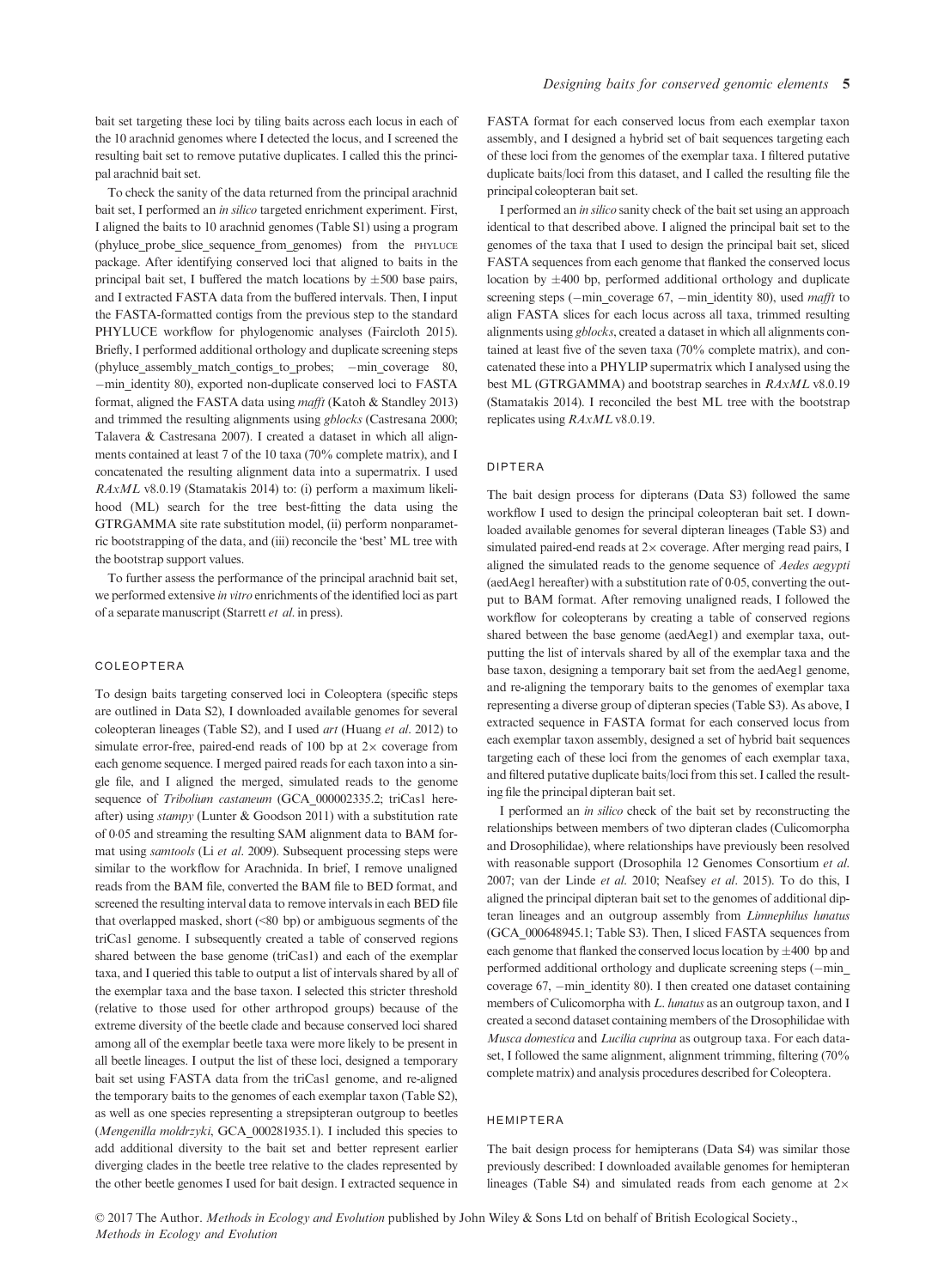coverage. I merged read pairs and aligned the merged reads to the genome sequence of Diaphorina citri (GCA\_000475195.1; diaPsy1 hereafter) with a substitution rate of 005. After removing unaligned reads, I followed the workflow for dipterans. I queried the resulting table of alignment intervals and output a list of intervals shared by the base taxon and three of the five exemplar taxa. I designed a temporary bait set targeting these loci from the diaPsy1 genome, re-aligned the temporary bait set to the available genomes of exemplar taxa representing hemipteran diversity (Table S4), designed a set of hybrid bait sequences targeting each conserved locus from the genomes of each exemplar taxon and filtered duplicate baits/loci from this set. I called the resulting file the principal hemipteran bait set.

I followed the same procedures described above to perform an in silico check of the bait set. The only differences were that I aligned the baits to the genomes of taxa I used to design the principal hemipteran bait set, as well as two additional genome-enabled hemipteran lineages and an outgroup thysanopteran genome, Frankliniella occidentalis (Table S4). I also performed the additional orthology and duplicate screening steps with slightly stricter parameters  $(-\text{min})$  coverage 80, -min identity 80). I followed the same alignment, alignment trimming, filtering and analysis procedures described for Coleoptera.

#### LEPIDOPTERA

Similar to the groups above, I downloaded available genomes for five lepidopteran lineages (Table S5, Data S5) and the genome assembly for L. lunatus, a caddisfly (Order Trichoptera). I simulated paired-end reads, and merged read pairs for alignment to the Bombyx mori genome (GCA\_000151625.1; bomMor1 hereafter) with a substitution rate of 005. After removing unaligned reads, I followed the workflow for dipterans, although I did not merge aligned reads that were <100 bp from one another because subsequent filtering steps for removing duplicate loci also removed these overlapping regions. I queried the table of alignment intervals and output a list of intervals shared by the base taxon and all five of the exemplar taxa. I designed a temporary bait set from bomMor1 to target these loci, and I aligned the temporary bait set to the available genomes of exemplar taxa representing lepidopteran diversity (Table S5). From these matches, I designed a set of hybrid bait sequences targeting each conserved locus from the genomes of each exemplar taxon, and I filtered duplicate baits/loci from this set. I called the resulting file the principal lepidopteran bait set.

I performed an in silico check of the principal lepidopteran bait set following the same procedures described above. In addition to re-aligning baits to the genomes of taxa I used for the bait set design, I included genome assemblies from 15 lepidopterans as well as the outgroup assembly from L. lunatus (Table S5). I performed the orthology and duplicate screening steps with parameters identical to those used for dipterans, and I followed the same alignment, alignment trimming, filtering and analysis procedures described for Coleoptera, except that each alignment in the concatenated matrix contained data for at least 12 of the 16 taxa (75% complete matrix).

# **Results**

## ARACHNIDA

I collected an average of 39 M (95 CI: 73 M) sequencing reads from each low-coverage arachnid library (Table S1). An average of 145% (95 CI: 08%) of reads aligned to the limPol1 base genome sequence. After converting the alignments to BED format, merging overlapping alignment regions and filtering BEDs of short loci or loci that aligned to large repeat regions in the limPol1 genome assembly, I selected 5975 loci from the relational database that were shared by limPol1 and all six arachnid exemplars used for conserved locus identification. I designed a temporary bait set targeting 5733 of these loci identified in the limPol1 genome assembly, and I re-aligned the temporary baits to the genomes of nine arachnids and limPol1. I selected a set of 1168 conserved loci that were shared by lim-Pol1 and at least five of the nine exemplar arachnid taxa, and I designed a hybrid bait set targeting these loci using the genomes of all nine arachnids and limPol1. After bait design and duplicate filtering, the principal arachnid bait set contained 14 799 baits targeting 1120 loci.

During in silico testing, I detected an average of 1029 conserved loci among arachnid genome assemblies and the outgroup (limPol1) genome assembly, while the average number of non-duplicate, conserved loci was 6928 (95 CI: 591). The 70% complete matrix contained 550 trimmed alignments that were 399 bp in length (95 CI: 1673), totalled 219 372 characters and contained 99 882 informative sites (mean per locus  $\pm$  95 CI: 182  $\pm$  8). The resulting ML phylogeny (Fig. S1) reconstructed the established orders as monophyletic while recovering recognized relationships within spiders (Garrison et al. 2016) with high support at all nodes. Additional details regarding in vitro tests of this bait set can be found in (Starrett et al. in press).

#### COLEOPTERA

I simulated an average of 70 M (95 CI: 38 M) sequencing reads from each coleopteran genome assembly (Table S2), and approximately 12% (95CI: 02%) of these reads aligned to the triCas1 genome. After converting the alignments to BED format, merging overlapping regions and filtering BEDs of short loci or loci that overlapped repetitive regions in the triCas1 genome, I selected 1822 loci from the relational database that were shared by triCas1 and five exemplar taxa. I designed a temporary bait set from the triCas1 genome targeting 1805 conserved loci, and I aligned the temporary baits to the genomes of six coleopterans and the strepsipteran outgroup. I selected a set of 1209 conserved loci that were shared by tri-Cas1 and at least four of the coleopteran and strepsipteran exemplar taxa, and I designed a hybrid bait set targeting these loci using the genomes of all seven coleopteran lineages and one strepsipteran lineage. The principal coleopteran bait set contained 13 674 baits targeting 1172 conserved loci.

During in silico testing, I detected an average of 994 conserved loci among coleopteran genome assemblies and the strepsipteran outgroup assembly, while the average number of non-duplicate, conserved loci detected in each taxon was 8377 (95 CI: 1059). After alignment and alignment trimming, the 70% complete matrix contained 865 loci that were 6269 (95 CI: 98) bp in length, totalled 542 324 characters and contained 163 681 informative sites (mean per locus  $\pm$  95 CI: 189.2  $\pm$  3.6). The resulting ML phylogeny reconstructed recognized relationships among coleopteran superfamilies (Mckenna, Wild & Kanda 2015) with high support at all nodes (Fig. S2).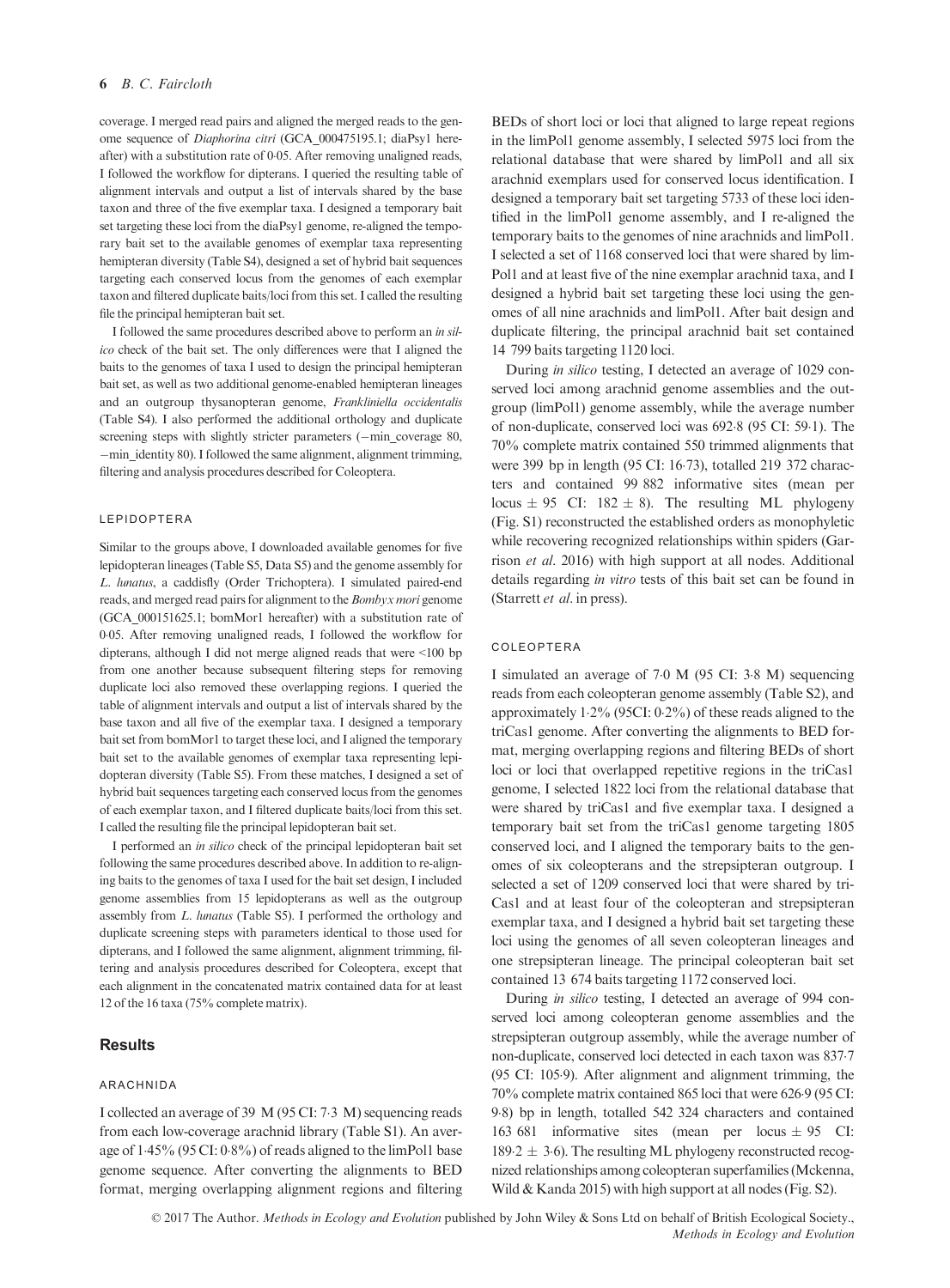#### DIPTERA

I simulated 29 M (95 CI: 03 M) sequencing reads from each of two dipteran genome assemblies (Table S3). An average of  $2.1\%$  (95 CI:  $1.8\%$ ) of these reads aligned to the aedAeg1 genome. After converting the alignments to BED format, merging overlapping reads and filtering BEDs of short loci or loci that overlapped repetitive regions in the aedAeg1 genome, I selected 4904 conserved loci from the relational database that were shared by aedAeg1 and the two exemplar taxa. I designed a temporary bait set targeting these loci using the aedAeg1 genome assembly, and I aligned the temporary baits to the genomes of seven dipterans. I selected a set of 2834 conserved loci that were shared by aedAeg1 and at least four other dipteran genome assemblies, and I designed a hybrid bait set targeting these loci using the genomes of seven dipteran lineages. The principal dipteran bait set contained 31 328 baits targeting 2711 conserved loci.

During in silico testing, I detected an average of 2413 conserved loci among dipteran genome assemblies and the trichopteran outgroup assembly, while the average number of non-duplicate, conserved loci detected in each taxon was 17740 (95 CI: 2136). I constructed two phylogenetic data matrices and inferred phylogenies from each. The 75% complete matrix for Culicomorpha contained 1202 loci that were 6764 (95 CI: 112) bp in length, totalled 813 084 characters and contained 266 806 informative sites (mean per locus  $\pm$  95 CI:  $222.0 \pm 4.0$ ). The resulting ML phylogeny (Fig. S3a) reconstructed the relationships among major mosquito/black fly lineages with high support at all nodes (Wiegmann et al. 2011), and the best ML topology was identical to a tree inferred from whole-genome sequence data (Neafsey et al. 2015). The 75% complete matrix for Drosophilidae contained 1658 loci that were 7212 (95 CI: 83) bp in length, totalled 1 195 791 characters, and contained 471 185 informative sites (mean per locus  $\pm$  95 CI: 284.2  $\pm$  3.5). The resulting ML phylogeny (Fig. S3b) reconstructed the relationships among and within drosophilid lineages with high support at all nodes, and the best ML topology was similar to those of other studies (van der Linde et al. 2010; Wiegmann et al. 2011; Neafsey et al. 2015). The primary difference in topology between the conserved element tree and topologies inferred by other studies was the placement of D. willistoni sister to the virilis  $+$  re $pleta + grimshawi$  groups + subgenus Sophophora, a difference that could be explained by rooting the conserved element tree on  $M$ . domestica +  $L$ . cuprina.

## HEMIPTERA

I simulated 142 M (95 CI: 47 M) sequencing reads from each of the hemipteran genome assemblies (Table S4). An average of  $0.7\%$  (95 CI:  $0.3\%$ ) of these reads aligned to the diaPsy1 genome assembly. After converting the alignments to BED format, merging overlapping reads, and removing short and repetitive loci, I selected 6210 loci from the relational database that were shared by diaPsy1 and three exemplar taxa. I designed a temporary bait set targeting these loci from the diaPsy1 genome assembly, and I aligned the temporary baits to the genomes of eight hemipterans. I selected a set of 2878 conserved loci shared by diaPsy1 and at least five of the hemipteran genome assemblies, and I designed a hybrid bait set targeting these loci using the genome assemblies of nine hemipteran lineages. The principal hemipteran bait set contained 40 207 baits targeting 2731 conserved loci.

During in silico testing, I detected an average of 2381 conserved loci among hemipteran genome assemblies and the thysanopteran outgroup assembly, while the average number of non-duplicate, conserved loci detected in each taxon was 16738 (95 CI: 2231). The 75% complete matrix contained 1444 loci that were 3864 (95 CI: 71) bp in length, and the concatenated data matrix contained 557 988 characters and 260 127 informative sites (mean per locus  $\pm$  95 CI:  $180.1 \pm 3.1$ ). The resulting ML phylogeny (Fig. S4) reconstructed recognized relationships among hemipteran lineages (Cryan & Urban 2012), particularly those within Heteroptera (Wang et al. 2016), with high support.

#### LEPIDOPTERA

I simulated an average of 69M (95 CI: 13 M) sequencing reads from each of the lepidopteran genome assemblies (Table S5). An average of  $4\%$  (95 CI:  $1.2\%$ ) of these reads aligned to the bomMor1 base genome sequence. After converting the alignments to BED format, merging overlapping alignment regions and filtering BEDs of short loci or loci that aligned to large repeat regions in the bomMor1 genome, I selected 2162 conserved loci from the relational database that were shared among bomMor1 and the five exemplar taxa used for conserved region identification. I designed a temporary bait set containing 4181 baits targeting 2120 loci in bomMor1, and aligned that to the genome sequence of each exemplar taxon. I selected a set of 1417 conserved loci that were shared by bom-Mor1 and at least three of the five exemplar taxa, and I designed a hybrid bait set targeting these loci using the genome assemblies of six lepidopteran lineages. After designing the baits and filtering duplicates, the principal lepidopteran bait set contained 14 363 baits targeting 1381 conserved loci.

During in silico testing, I detected an average of 1141 conserved loci among lepidopteran genome assemblies and the trichopteran outgroup assembly, while the average number of non-duplicate, conserved loci detected in each taxon was 920.6 (95 CI: 399). The 75% complete matrix contained 876 conserved loci that were 463.3 (95 CI: 17.2) bp in length, and the concatenated data matrix contained 405 849 characters and 158 187 informative sites (mean per locus  $\pm$  95 CI:  $180.5 \pm 7.1$ ). The resulting ML phylogeny (Fig. S5) reconstructed lepidopteran relationships that largely agree with recent phylogenomic studies (Kawahara & Breinholt 2014; Cong et al. 2015). Relationships within Papilionoidea do not differ from other studies. However, the placement of Pyraloidea sister to Papilionoidea in the conserved element phylogeny conflicts with previous studies that suggest Pyraloidea is sister to Macroheterocera + Mimallonidae (Bazinet et al. 2013; Kawahara & Breinholt 2014). Bootstrap support for this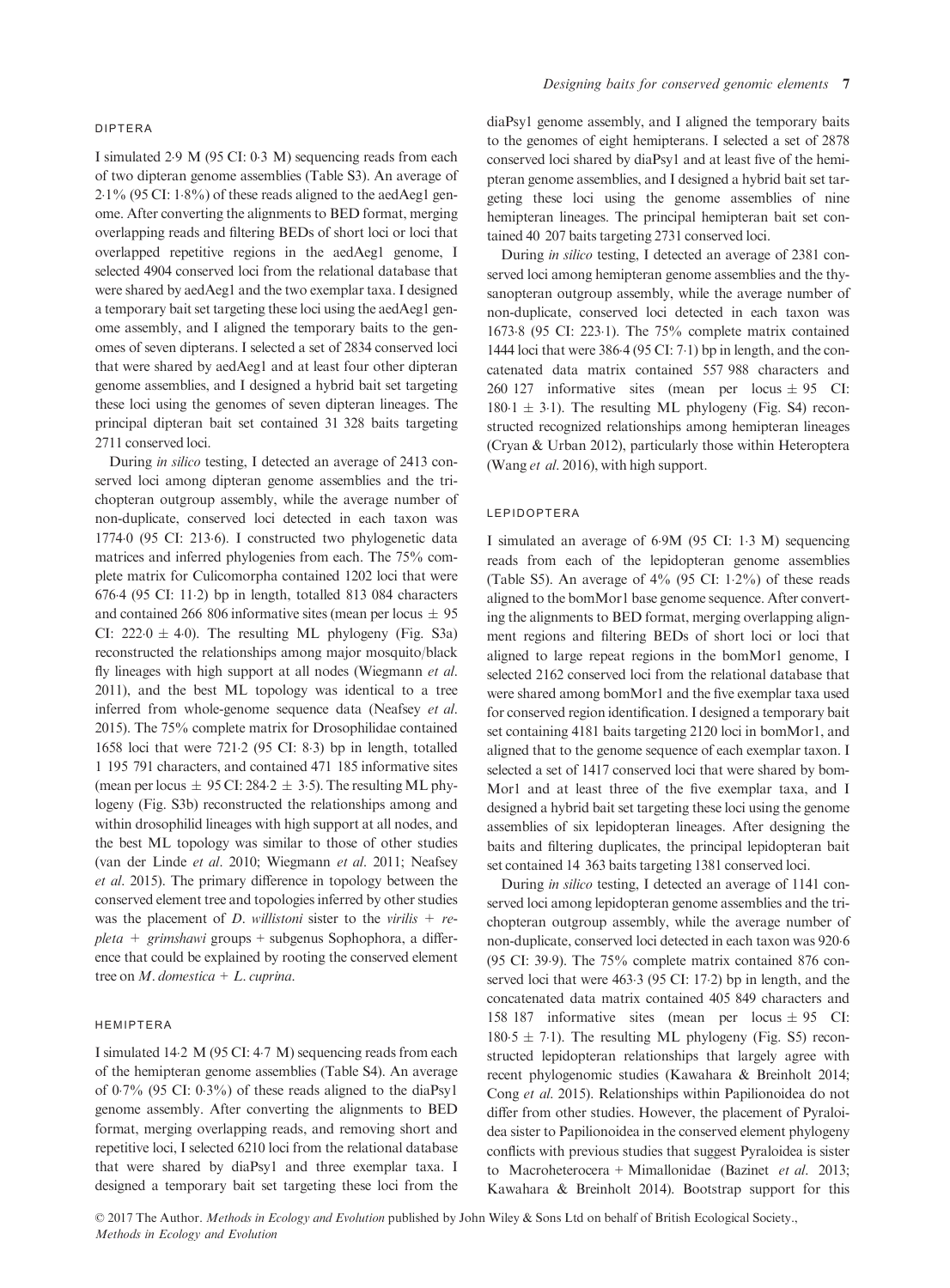relationship is low, and a post hoc DensiTree (Bouckaert 2010) analysis of the bootstrap replicates (Fig. S6) suggests that one cause of the low support for this relationship, as well as a source of the low support for the node uniting the Macroheterocera, is instability regarding to the placement of the Pyraloidea in the concatenated phylogenetic analysis.

# **Discussion**

I created a generalized workflow for (i) identifying conserved sequences shared among divergent genomes and (ii) designing enrichment baits to collect these conserved regions from DNA libraries for downstream phylogenetic and phylogeographic analyses. Application of this workflow to several diverse groups of arthropods suggests that the method identifies thousands of conserved loci shared among divergent taxa using a handful of relatively simple steps. In silico testing suggests that these enrichment baits can be used to collect data from hundreds of loci across entire organismal groups, and in silico results also suggest that each bait set can be extended to divergent outgroups with moderate success. In vitro testing of the bait set designed for arachnids (Starrett et al. in press) suggests that in silico tests provide a reasonably accurate measure of success when baits are used to collect sequence data from real DNA libraries. A separate effort using this workflow to update a hymenopteran bait set (Branstetter et al. in press) shows that the approach described here improves capture success. However, as with all newly designed target enrichment bait sets, readers should be cautioned that every bait set is 'experimental' until validated in vitro. The number of bait sets I designed using the workflow described above puts in vitro testing of each beyond the scope of this manuscript. However, each bait set is available, restriction-free, under a public domain license (CC-0), and individual research groups interested in testing remaining bait sets are free to use, modify and extend any of the arthropod bait sets I have developed.

The workflow presented here differs from related efforts by combining target locus identification with enrichment bait design (Mayer et al. 2016) and because the process of conserved locus identification that I used is agnostic to the class of loci being interrogated (Johnson et al. 2016). This means that the conserved loci identified by the workflow I describe can be exons, introns or intergenic regions. The set of conserved loci can be further subdivided into different classes using annotation information available from genomes to which the bait set is aligned or other data, such as transcript sequences. Furthermore, different algorithms for bait sequence selection and bait design (Mayer et al. 2016) can be applied to the conserved regions identified by the workflow I created to find improved or optimal bait designs.

Because the workflow I described is generalized, its application is not limited to specific vertebrate or invertebrate classes – any organismal group having some genomic resources can be used for locus identification and subsequent bait design. And, the locus identification process can be tailored by users to be more or less strict than the moderate approach I used for each arthropod group, a strategy that allows researchers to identify variable numbers of conserved loci shared among focal taxa that scales with the risk each research group is willing to accept. For example, targeting those few hundred loci found in six out of six divergent taxa representing a given organismal group is less risky than targeting those few thousand loci that are putatively shared by only three of six divergent taxa.

It is important to keep in mind that the workflow I designed attempts to produce target enrichment baits from orthologous loci, and the steps of the workflow try to ensure orthology by culling repetitive regions and using several rounds of sequence similarity searches and duplicate sequence removal during locus identification and bait design. While these steps help to ensure homology and reduce paralogy, they do not guarantee orthology. Unfortunately, orthology can be hard to validate, particularly when reasonably robust phylogenetic hypotheses of relationships within a given organismal group do not exist. For organismal groups where sufficient data exist, additional orthology assessment steps could and likely should be implemented by laboratories using this workflow to identify conserved genomic elements and design enrichment baits to target them. These steps include filtering BAM alignments for only unique matches (samtools -q), quantifying sequence divergence between taxa at each conserved locus and removing 'outlier loci' before bait design, or using gene trees derived from simulated or empirical studies to test whether the conserved loci identified using this pipeline show topological patterns consistent with duplication events (i.e. they are paralogous). For organismal groups where there are insufficient data to conduct these tests, this workflow and/or the baits I designed may provide a good 'first-pass' mechanism for collecting empirical data that can then be subjected to these additional tests.

By making all of the design steps, documentation, software code and bait sets developed here available under an opensource license, I hope that the workflow I described will facilitate the collection of genome scale data from a diversity of organismal groups and provide additional insight into common and different patterns of diversification we see across the Tree of Life.

## Acknowledgements

I thank two anonymous reviewers and M. Gilbert, whose comments improved this manuscript. I also thank the genome sequencing centres and individual research groups who make their genome assemblies publicly available – the work I described above would not be possible without these phenomenally useful resources. Specific thanks are due to Richard K. Wilson and The Genome Institute, Washington University School of Medicine for providing access to the L. polyphemus genome assembly through NCBI Genbank. I also thank the Baylor College of Medicine Human Genome Sequencing Center [\(http://www.hgsc.bcm.](http://www.hgsc.bcm.tmc.edu) [tmc.edu\)](http://www.hgsc.bcm.tmc.edu), who made all of the data generated as part of the i5k Initiative (i5K Consortium 2013) available to others. G. Dasch provided early access to the Amblyomma americanum genome assembly (NCBI PRJNA374336). A. Chase assisted with DNA library preparation and M. Branstetter, R. Bryson, S. Derkarabetian, T. Glenn, M. Hedin, J. McCormack, N. Pourmand and J. Starrett contributed, in various ways, to the development process described above. C. Carlton, M. Forthman, C. Mitter, K. Noble and C. Weirauch provided comments on phylogenetic trees inferred during in silico tests for different organismal groups, although any errors in describing those trees are my own. This work was supported by startup funds from Louisiana State University, with additional computational support from NSF DEB-1242260. Parts of this work were also encouraged by DEB-1352978 to David O'Brochta, whose invitation to speak at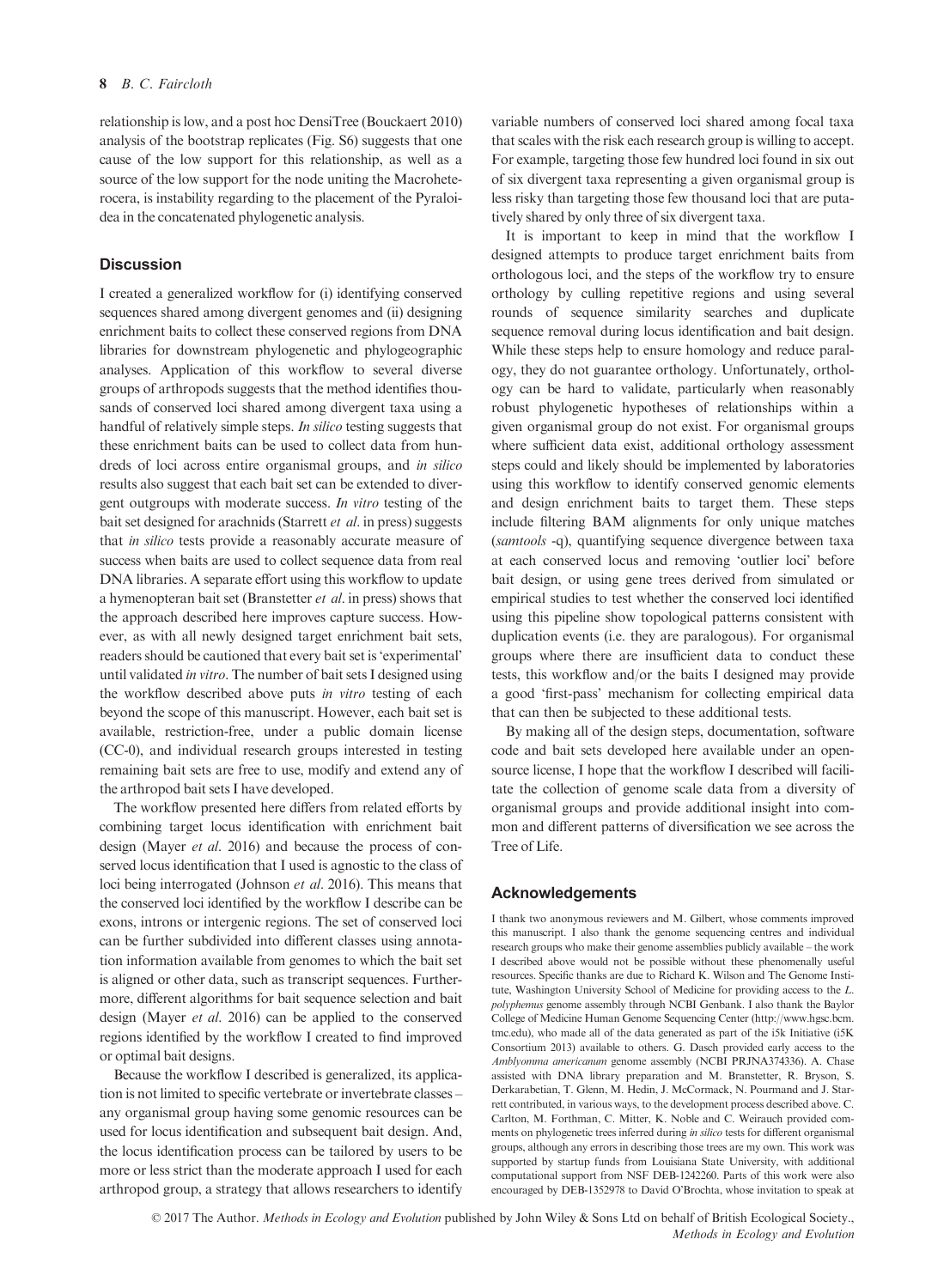the IGTRCN symposium in 2014 spurred me to design baits targeting conserved loci in different insect groups. This study was also supported, in part, by resources and technical expertise from the Georgia Advanced Computing Resource Center, a partnership between the University of Georgia's Office of the Vice President for Research and Office of the Vice President for Information Technology. Other portions of this research were conducted with high performance computing resources provided by Louisiana State University ([http://www.hpc.lsu.edu\)](http://www.hpc.lsu.edu).

## Conflicts of interest

None declared.

# Data accessibility

I have integrated the workflow described above as a major revision to the opensource PHYLUCE package (v1.6+;<https://www.github.com/faircloth-lab/phyluce/>). A generalized tutorial implementing the methods described as part of this manuscript is available from [http://phyluce.readthedocs.io/en/latest/tutorial-four.html.](http://phyluce.readthedocs.io/en/latest/tutorial-four.html)

Raw reads used to identify conserved loci in arachnids are available from NCBI PRJNA324685 or directly from the SRA (Table S1). Supplemental data, including tables, figures and files describing the bait design process, the final bait sets designed for this manuscript, and data from in silico testing are available from the Dryad Digital Repository [\(https://doi.org/10.5061/dryad.v0k4h;](https://doi.org/10.5061/dryad.v0k4h) Faircloth 2017). All principal bait sets are also available from FigShare ([https://doi.org/10.](https://doi.org/10.6084/m9.figshare.c.3472383) [6084/m9.figshare.c.3472383\)](https://doi.org/10.6084/m9.figshare.c.3472383), where I will maintain updated/improved versions.

#### References

- Ali, O.A., O'Rourke, S.M., Amish, S.J., Meek, M.H., Luikart, G., Jeffres, C. & Miller, M.R. (2015) RAD capture (rapture): flexible and efficient sequencebased genotyping. Genetics, 202, 389–400.
- Baird, N., Etter, P., Atwood, T., Currey, M., Shiver, A., Lewis, Z., Selker, E., Cresko, W. & Johnson, E. (2008) Rapid SNP discovery and genetic mapping using sequenced RAD markers. PLoS ONE, 3, e3376.
- Bazinet, A.L., Cummings, M.P., Mitter, K.T. & Mitter, C.W. (2013) Can RNA-Seq resolve the rapid radiation of advanced moths and butterflies (Hexapoda: Lepidoptera: Apoditrysia)? An exploratory study PLoS ONE, 8, e82615.
- Bentley, D.R., Balasubramanian, S., Swerdlow, H.P. et al. (2008) Accurate whole human genome sequencing using reversible terminator chemistry. Nature, 456, 53–59.
- Bi, K., Vanderpool, D., Singhal, S., Linderoth, T., Moritz, C. & Good, J.M. (2012) Transcriptome-based exon capture enables highly cost-effective comparative genomic data collection at moderate evolutionary scales. BMC Genomics, 13, 403.
- Bi, K., Linderoth, T., Vanderpool, D., Good, J.M., Nielsen, R. & Moritz, C. (2013) Unlocking the vault: next-generation museum population genomics. Molecular Ecology, 22, 6018–6032.
- Blaimer, B.B., Brady, S.G., Schultz, T.R., Lloyd, M.W., Fisher, B.L. & Ward, P.S. (2015) Phylogenomic methods outperform traditional multi-locus approaches in resolving deep evolutionary history: a case study of formicine ants. BMC Evolutionary Biology, 15, 271.
- Blaimer, B.B., Lloyd, M.W., Guillory, W.X. & Brady, S.G. (2016) Sequence capture and phylogenetic utility of genomic ultraconserved elements obtained from pinned insect specimens. PLoS ONE, 11, e0161531.
- Bolger, A.M., Lohse, M. & Usadel, B. (2014) Trimmomatic: a flexible trimmer for Illumina sequence data. Bioinformatics, 30, 2114–2120.
- Bouckaert, R.R. (2010) DensiTree: making sense of sets of phylogenetic trees. Bioinformatics, 26, 1372–1373.
- Bradnam, K.R., Fass, J.N., Alexandrov, A. et al. (2013) Assemblathon 2: evaluating de novo methods of genome assembly in three vertebrate species. GigaScience, 2, 10.
- Branstetter, M.G., Longino, J.T., Ward, P.S. & Faircloth, B.C. (in press) Enriching the ant tree of life: enhanced UCE bait set for genome-scale phylogenetics of ants and other Hymenoptera. Methods in Ecology and Evolution, 13943696. doi: [10.1111/2041-210X.12742.](https://doi.org/10.1111/2041-210X.12742)
- Castresana, J. (2000) Selection of conserved blocks from multiple alignments for their use in phylogenetic analysis. Molecular Biology and Evolution, 17, 540– 552.
- Cong, Q., Borek, D., Otwinowski, Z. & Grishin, N.V. (2015) Skipper genome sheds light on unique phenotypic traits and phylogeny. BMC Genomics, 16, 639.
- Crawford, N.G., Faircloth, B.C., McCormack, J.E., Brumfield, R.T., Winker, K. & Glenn, T.C. (2012) More than 1000 ultraconserved elements provide evidence that turtles are the sister group of archosaurs. Biology Letters, 8, 783–786.
- Cryan, J.R. & Urban, J.M. (2012) Higher-level phylogeny of the insect order Hemiptera: is Auchenorrhyncha really paraphyletic? Systematic Entomology, 37, 7–21.
- Drosophila 12 Genomes Consortium, Clark, A.G., Eisen, M.B. et al. (2007) Evolution of genes and genomes on the Drosophila phylogeny. Nature, 450, 203–218.
- Dunn, C.W., Hejnol, A., Matus, D.Q. et al. (2008) Broad phylogenomic sampling improves resolution of the animal tree of life. Nature, 452, 745–749.
- Earl, D., Bradnam, K., St John, J. et al. (2011) Assemblathon 1: a competitive assessment of de novo short read assembly methods. Genome Research, 21, 2224–2241.
- Elshire, R.J., Glaubitz, J.C., Sun, Q., Poland, J.A., Kawamoto, K., Buckler, E.S. & Mitchell, S.E. (2011) A robust, simple genotyping-by-sequencing (GBS) approach for high diversity species. PLoS ONE, 6, e19379.
- Faircloth, B.C. (2013) illumiprocessor: a trimmomatic wrapper for parallel adapter and quality trimming. Available at: [https://github.com/faircloth-lab/illumi](https://github.com/faircloth-lab/illumiprocessor) [processor](https://github.com/faircloth-lab/illumiprocessor) (accessed 19 September 2015).
- Faircloth, B.C. (2015) PHYLUCE is a software package for the analysis of conserved genomic loci. Bioinformatics, 32, 786–788.
- Faircloth, B.C. (2017) Data from: Identifying conserved genomic elements and designing universal probe sets to enrich them. Dryad Digital Repository, [http://](http://dx.doi.org/10.5061/dryad.v0k4h) [dx.doi.org/10.5061/dryad.v0k4h](http://dx.doi.org/10.5061/dryad.v0k4h).
- Faircloth, B.C. & Glenn, T.C. (2012) Not all sequence tags are created equal: designing and validating sequence identification tags robust to indels. PLoS ONE, 7, e42543.
- Faircloth, B.C., McCormack, J.E., Crawford, N.G., Harvey, M.G., Brumfield, R.T. & Glenn, T.C. (2012) Ultraconserved elements anchor thousands of genetic markers spanning multiple evolutionary timescales. Systematic Biology, 61, 717–726.
- Faircloth, B.C., Sorenson, L., Santini, F. & Alfaro, M.E. (2013) A phylogenomic perspective on the radiation of ray-finned fishes based upon targeted sequencing of ultraconserved elements (UCEs). PLoS ONE, 8, e65923.
- Faircloth, B.C., Branstetter, M.G., White, N.D. & Brady, S.G. (2015) Target enrichment of ultraconserved elements from arthropods provides a genomic perspective on relationships among Hymenoptera. Molecular Ecology Resources, 15, 489–501.
- Garrison, N.L., Rodriguez, J., Agnarsson, I. et al. (2016) Spider phylogenomics: untangling the Spider Tree of Life. PeerJ, 4, e1719.
- Gnirke, A., Melnikov, A., Maguire, J. et al. (2009) Solution hybrid selection with ultra-long oligonucleotides for massively parallel targeted sequencing. Nature Biotechnology, 27, 182–189.
- Hardenbol, P., Banér, J., Jain, M. et al. (2003) Multiplexed genotyping with sequence-tagged molecular inversion probes. Nature Biotechnology, 21, 673– 678.
- Harris, R.S. (2007) Improved pairwise alignment of genomic DNA. PhD thesis, The Pennsylvania State University.
- Harvey, M.S. (2002) The neglected cousins: what do we know about the smaller arachnid orders? The Journal of Arachnology, 30, 357–372.
- Harvey, M.G., Smith, B.T., Glenn, T.C., Faircloth, B.C. & Brumfield, R.T. (2016) Sequence capture versus restriction site associated DNA sequencing for shallow systematics. Systematic Biology, 65, 910-924.
- Hoffberg, S., Kieran, T.J., Catchen, J.M., Devault, A., Faircloth, B.C., Mauricio, R. & Glenn, T.C. (2016) RADcap: sequence capture of dual-digest RADseq libraries with identifiable duplicates and reduced missing data. bioRxiv, <sup>16</sup>, 1264–1278.
- Hosner, P.A., Faircloth, B.C., Glenn, T.C., Braun, E.L. & Kimball, R.T. (2015) Avoiding missing data biases in phylogenomic inference: an empirical study in the landfowl (Aves: Galliformes). Molecular Biology and Evolution, 33, 1110– 1125.
- Huang, W., Li, L., Myers, J.R. & Marth, G.T. (2012) ART: a next-generation sequencing read simulator. Bioinformatics, 28, 593-594.
- Hugall, A.F., O'Hara, T.D., Hunjan, S., Nilsen, R. & Moussalli, A. (2016) An exon-capture system for the entire class Ophiuroidea. Molecular Biology and Evolution, 33, 281–294.
- Johnson, M.G., Gardner, E.M., Liu, Y., Medina, R., Goffinet, B., Shaw, A.J., Zerega, N.J.C. & Wickett, N.J. (2016) HybPiper: extracting coding sequence and introns for phylogenetics from high-throughput sequencing reads using target enrichment. Applications in Plant Sciences, 4, 1600016.
- i5K Consortium (2013) The i5K initiative: advancing arthropod genomics for knowledge, human health, agriculture, and the environment. The Journal of Heredity, 104, 595–600.